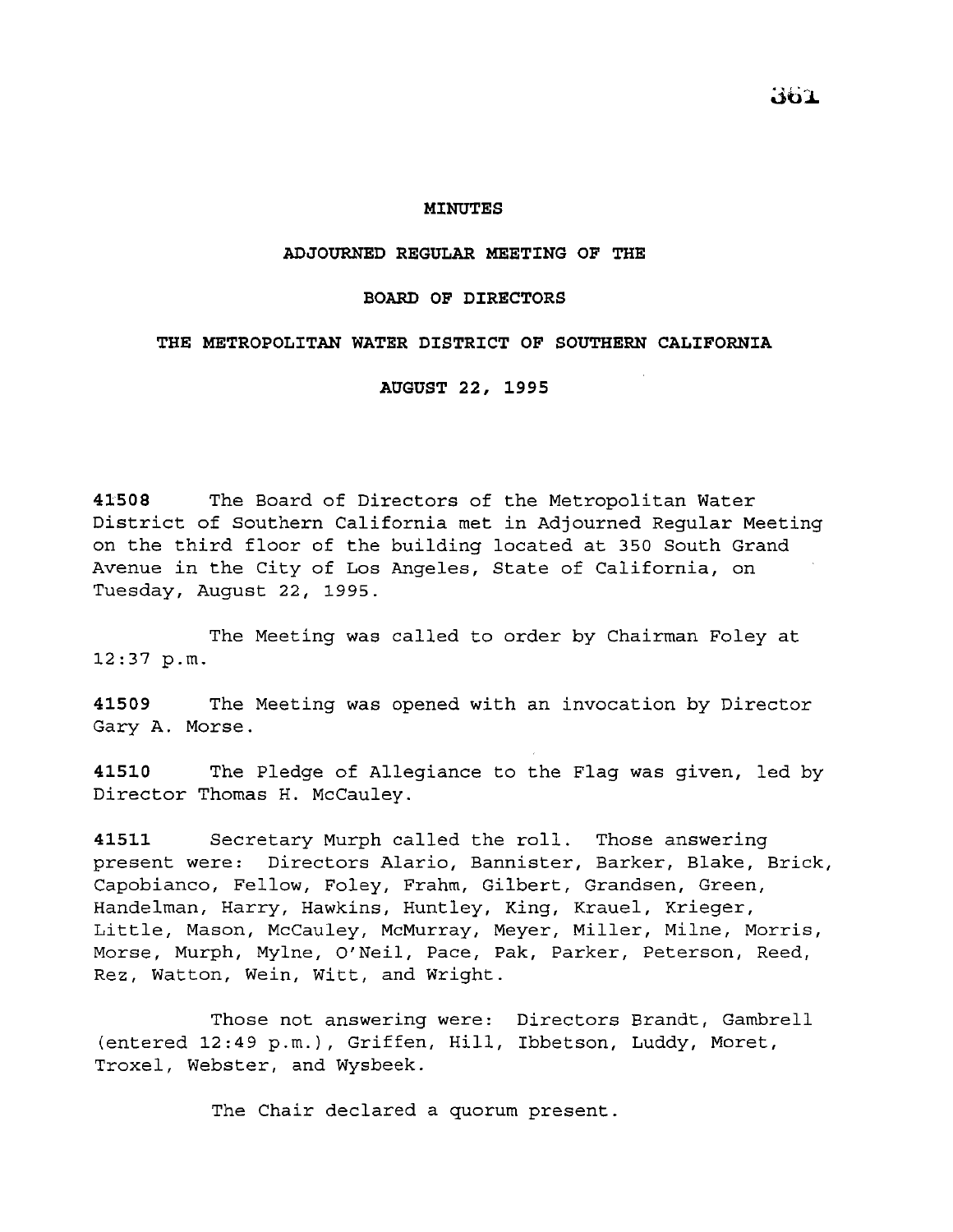**<sup>41512</sup>**Chairman Foley inquired if there were any additions to the agenda. There being none, the Chair declared only those matters listed on the agenda would be considered.

**41513** Chairman Foley invited members of the public to address the Board on matters within the Board's jurisdiction.

Richard Gerke, a member of the American Society of Civil Engineers, stated engineers need a safe language and a safe system of defining masses and measures.

Director Gambrell took his seat at 12:49 p.m.

In connection with Agenda Item 8-7, the Final EIR for the Central Pool Augmentation and Water Quality Project, the Chair recognized the following listed members of the public, each stating reasons why it was being requested that certification of the EIR for this project be deferred to a future meeting:

Susan T. Sakura, an attorney with the law firm of Palmieri, Tyler, Wiener, Wilhelm, & Waldron representing the Tin Mine Ranch located in Eagle Valley;

Cary D. Lowe, an attorney with the law firm of Paone Callahan McHolm & Winton representing the Eagle Valley Development Company, stated if the EIR is certified at this meeting, the only recourse his client will have is to take legal action;

Michael Lanni, owner of the Eagle Valley Ranch; and

Michael Murphy, an attorney representing the Eagle Valley Estates.

Shalom Katz, an attorney with the firm of Thomas and Elliott, representing the Pavolich family, referred to Metropolitan's offer for relocation costs (Agenda Item 7-11), stating the reasons why this offer is not acceptable. Bogolub Pavlovich provided a description of the property and the family's personal possessions.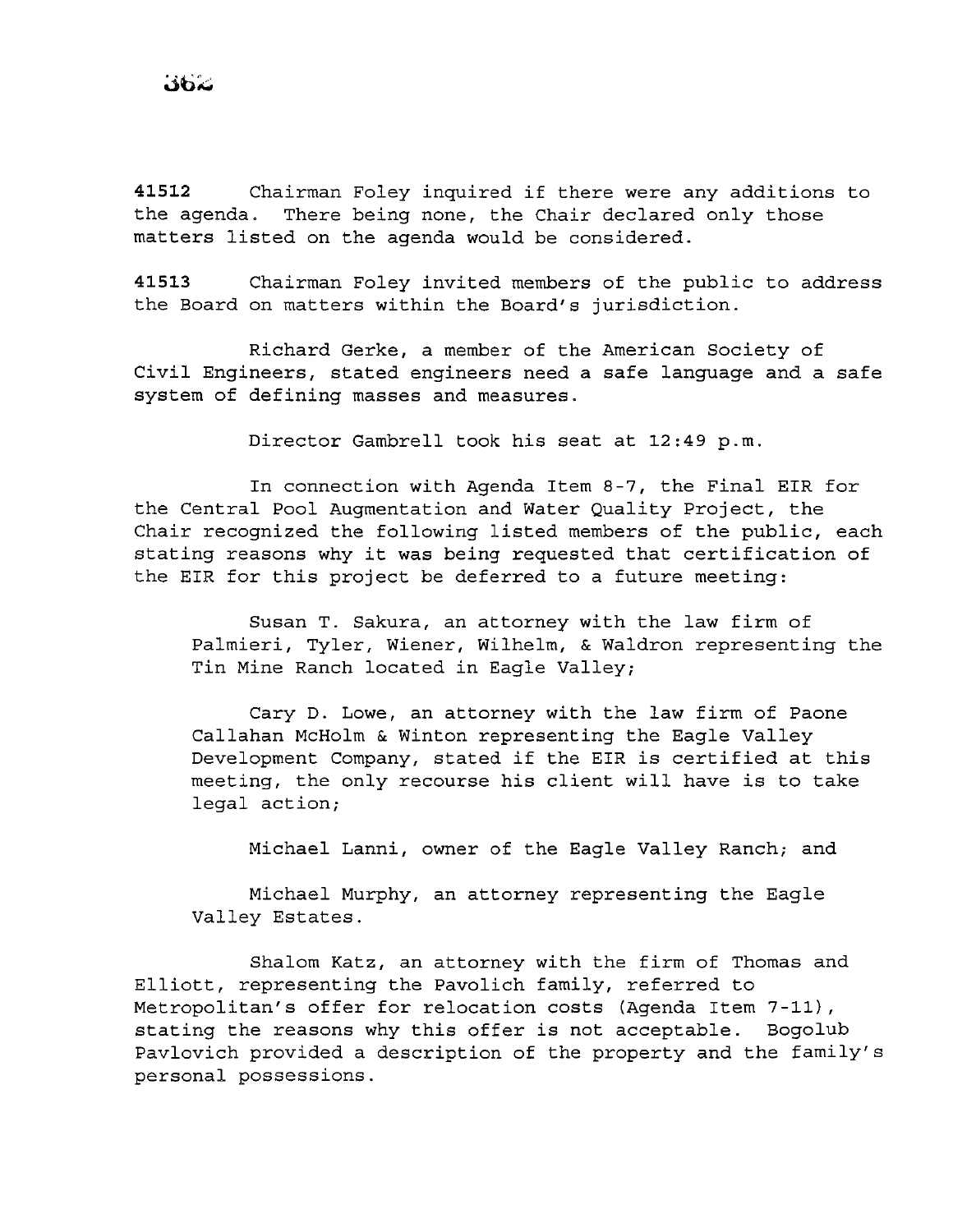41514 There being no objection, the Chair ordered the reading of the Minutes of June 13 and July 11, 1995, dispensed with, copies having been mailed to all Directors.

Vice Chairman Blake moved, seconded, by Director Morris and carried, approving the foregoing Minutes as mailed.

Director Gilbert requested to be recorded as abstaining.

**41515** The Chair ordered the Declaration of the Executive Secretary as to posting the Notice of Adjournment of the Regular Meeting of August 8, 1995, to August 22, 1995, received and filed.

**41516** A letter from the General Manager dated August 17, 1995, was presented, reporting that the original Certificates of the County Auditors for the six counties in which areas of the District lie are on file in the Office of the Controller, certifying the fiscal year 1995-96 assessed valuations of all property used for calculating Metropolitan's tax. There being no objection, Chairman Foley ordered the tabulations transmitted with the foregoing letter from the General Manager setting forth the assessed valuations, percentage participation, and vote entitlement of member public agencies of The Metropolitan Water District of Southern California, as of August 22, 1995, based on certificates of assessed valuation of property taxable by Metropolitan for fiscal year 1995-96, as submitted by the various County Auditors, be filed, spread on the Minutes, and that the Executive Secretary be directed to send a copy to each absent Director and to each member public agency.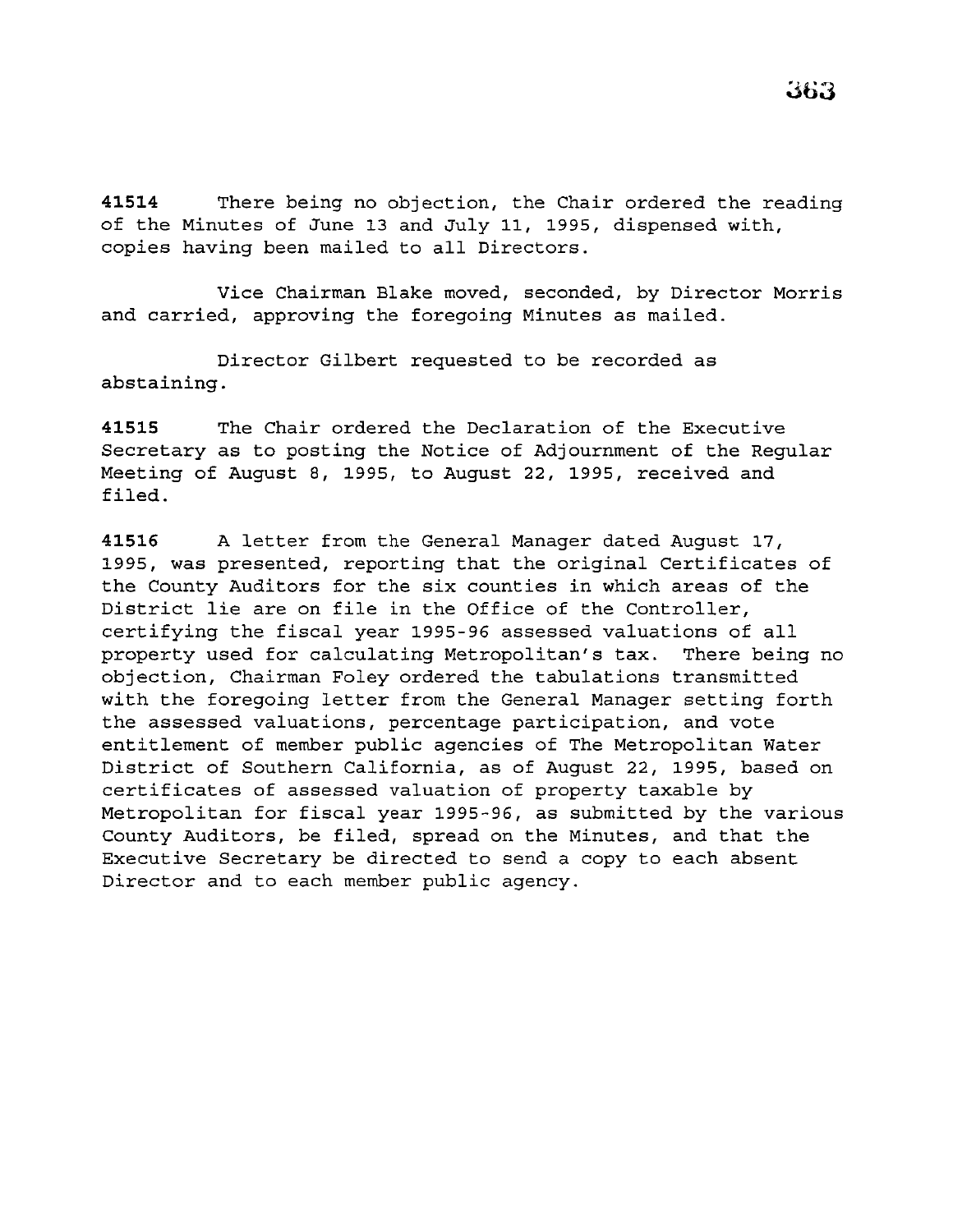# Assessed Valuations, Percentage Participation, and Vote Entitlement of Member Public Agencies of The Metropolitan Water District of Southern California as of August 22, 1995

### Assessed Valuation

|                      | Amount             | Percent  | Vote        |
|----------------------|--------------------|----------|-------------|
| Member Agency        | Certified          | of Total | Entitlement |
|                      |                    |          |             |
| Anaheim              | \$15,325,648,312   | 1.78     | 1,533       |
| Beverly Hills        | 8, 375, 248, 733   | 0.97     | 837         |
| <b>Burbank</b>       | 8,194,380,062      | 0.95     | 819         |
| Calleguas MWD        | 30, 975, 174, 238  | 3.60     | 3,097       |
| Central Basin MWD    | 55, 952, 732, 613  | 6.50     | 5,595       |
| Chino Basin MWD      | 30, 446, 926, 910  | 3.54     | 3,045       |
| Coastal MWD          | 25,654,581,193     | 2.98     | 2,565       |
| Compton              | 1,555,755,815      | 0.18     | 156         |
| Eastern MWD          | 18,380,609,670     | 2.14     | 1,838       |
| Foothill MWD         | 5, 161, 463, 941   | 0.60     | 516         |
| Fullerton            | 6, 162, 346, 261   | 0.72     | 616         |
| Glendale             | 10,797,880,709     | 1.25     | 1,080       |
| Las Virgenes MWD     | 8, 325, 610, 292   | 0.97     | 833         |
| Long Beach           | 18,296,111,932     | 2.13     | 1,830       |
| Los Angeles          | 183, 436, 608, 072 | 21.32    | 18,344      |
| MWD of Orange County | 109, 357, 398, 318 | 12.71    | 10,936      |
| Pasadena             | 8,956,408,424      | 1.04     | 896         |
| San Diego County     |                    |          |             |
| Water Authority      | 133, 485, 906, 312 | 15.51    | 13,349      |
| San Fernando         | 711, 263, 344      | 0.08     | 71          |
| San Marino           | 1,835,502,992      | 0.21     | 183         |
| Santa Ana            | 10,407,785,183     | 1.21     | 1,041       |
| Santa Monica         | 9,226,602,851      | 1.07     | 923         |
| Three Valleys MWD    | 24,655,777,138     | 2.87     | 2,466       |
| Torrance             | 11, 354, 283, 237  | 1.32     | 1,135       |
| Upper San Gabriel    |                    |          |             |
| Valley MWD           | 34,855,159,608     | 4.05     | 3,485       |
| West Basin MWD       | 62, 207, 160, 453  | 7.23     | 6,221       |
| Western MWD          | 26, 393, 605, 561  | 3.07     | 2,639       |
| TOTAL ASSESSED       |                    |          |             |
| VALUATIONS WITHIN    |                    |          |             |
| <b>DISTRICT</b>      | \$860,487,932,174  | 100.00   | 86,049      |

The above valuations include only those which have been certified by the County Auditors, in accordance with Section 305 of the Metropolitan Water District Act, Statutes of 1969, as amended. The certified valuations have been reduced to reflect Homeowners' Property Exemptions and do not include areas excluded from the District.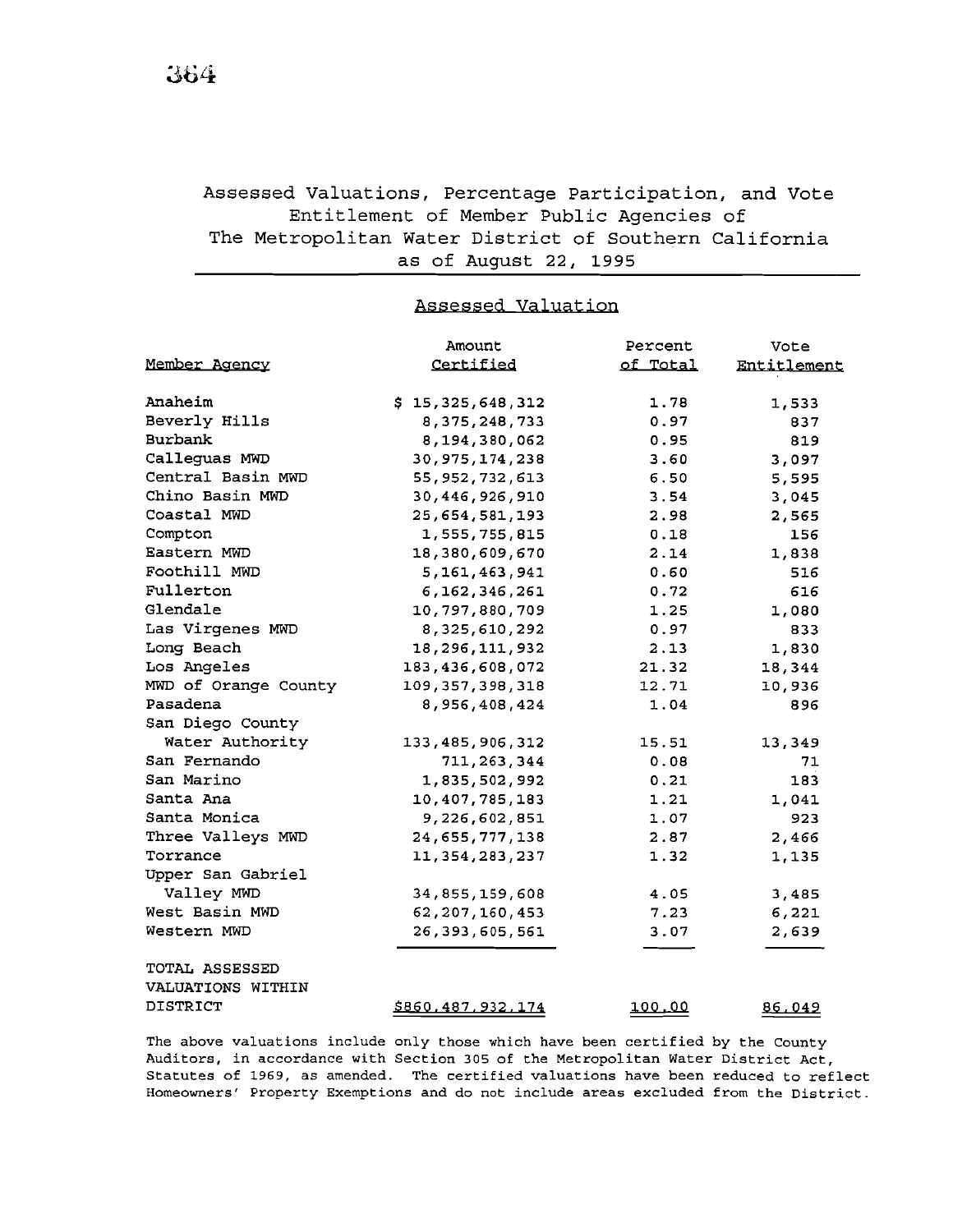**41517** Finance and Insurance Committee Chairman Mason moved, seconded by Director Krieger, that the Board adopt **Resolution**  8479 transmitted with the General Manager's letter dated August 17, 1995, which fixes Metropolitan's secured property tax rate for its purposes for fiscal year 1995-96 at .0089 percent of assessed valuations and the unsecured rate at .0089 percent (the same rates as for fiscal year 1994-95}, together with the various tax rates for annexation charges due Metropolitan, thereby producing a total levy of \$89,749,514, including an allocation estimated at \$6,300,000 for countywide taxes on utilities, resulting in projected net tax revenues of \$80,435,177, after allowing for estimated delinquencies, allocations for redevelopment agencies and adjustments for supplemental tax collections and prior years' tax collections, said Resolution entitled:

### **A RESOLUTION LEVYING TAXES FOR THE FISCAL YEAR COMMENCING JULY 1, 1995 AND ENDING JUNE 30, 1996 FOR THE PURPOSES OF THE METROPOLITAN WATER DISTRICT OF SOUTHERN CALIFORNIA**

Director Huntley commented that it could be suggested to the State Legislature, that if Metropolitan set its tax levy at the maximum rate, an additional \$21 million could be raised to assist Los Angeles and Orange Counties with their fiscal problems.

Chairman Foley called for a vote on the motion.

The following is a record of the vote on the motion:

Ayes: Anaheim (Dir. Alario, 1,533 votes}, Burbank (Dir. McCauley, 819 votes, Calleguas Municipal Water District (Dirs. Grandsen and Miller, 3,097 votes}, Central Basin Municipal Water District (Ayes: Dirs. Morse and Pace. Absent: Dir. Ibbetson. 5,595 votes}, Coastal Municipal Water District (Dir. McMurray, 2,565 votes), Compton (Dir. Murph, 156 votes), Eastern Municipal Water District (Dir. Gilbert, 1,838 votes}, Foothill Municipal Water District (Dir. O'Neil, 516 votes}, Fullerton (Dir. Blake, 616 votes), Glendale (Dir. Rez, 1,080 votes}, Las Virgenes Municipal Water District (Dir. Peterson, 833 votes),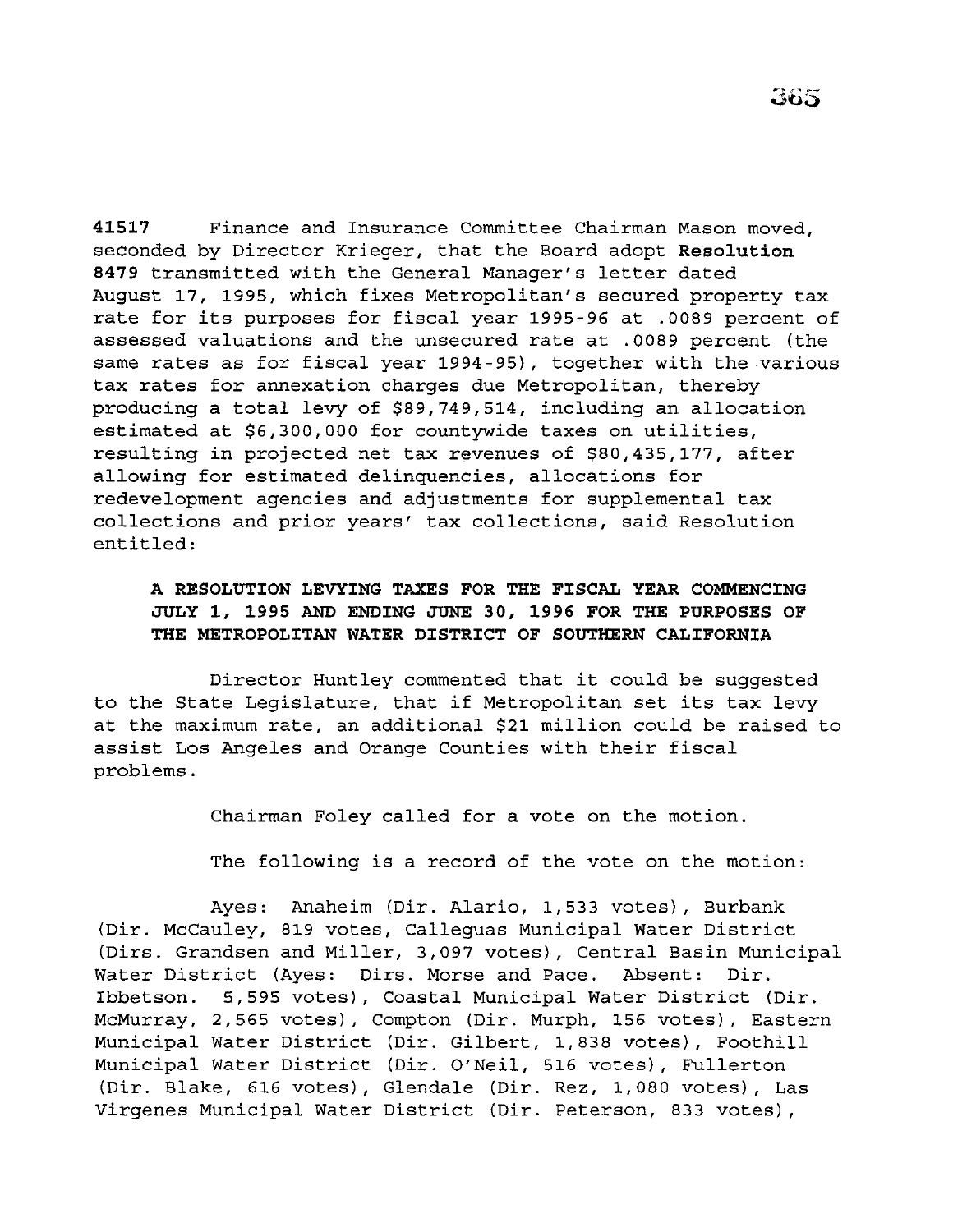Long Beach, (Dir. Meyer, 1,830 votes), Los Angeles (Ayes: Dirs. Capobianco, Green, Handelman, Pak, and Wein. Absent: Dirs. Brandt, Luddy, and Moret. 18,344 votes), Municipal Water District of Orange County (Dirs. Bannister, Foley, Huntley, King, and Witt, 10,936 votes), Pasadena (Dir. Brick, 896 votes), San Diego County Water Authority (Ayes: Dirs. Frahm, Krauel, Mason, Parker, and Watton. Absent: Dir. Griffen. 13,349 votes), San Marino (Dir. Morris, 183 votes), Santa Ana (Dir. Harry, 1,041 votes), Santa Monica (Dir. Reed, 923 votes), Three Valleys Municipal Water District (Dir. Milne, 2,466 votes), Torrance (Dir. Wright, 1,135 votes), Upper San Gabriel Valley Municipal Water District (Dirs. Fellow and Hawkins, 3,485 votes), West Basin Municipal Water District (Dirs. Barker, Little, and Gambrell, 6,221 votes), Western Municipal Water District of Riverside County (Dirs. Krieger and Mylne, 2,639 votes). Total 82,096 votes.

Noes: None.

Abstains: None.

Absent: Beverly Hills (Dir. Webster, 837 votes), Chino Basin Municipal Water District (Dirs. Hill and Troxel, 3,045 votes), San Fernando (Dir. Wysbeek, 71 votes). Total 3,953 votes.

The Chair declared **Resolution 8479** adopted by a unanimous vote of the Board representing more than the required two-thirds vote.

**41518** Chairman Foley presented a Commendatory Resolution to former Director Charles L. Stuart who had represented West Basin Municipal Water District from July 11, 1989, to April 11, 1995.

**41519** Chairman Foley presented to Vice Chairman Patrick H. Miller a pin emblematic of his service of five years, representing Calleguas Municipal Water District.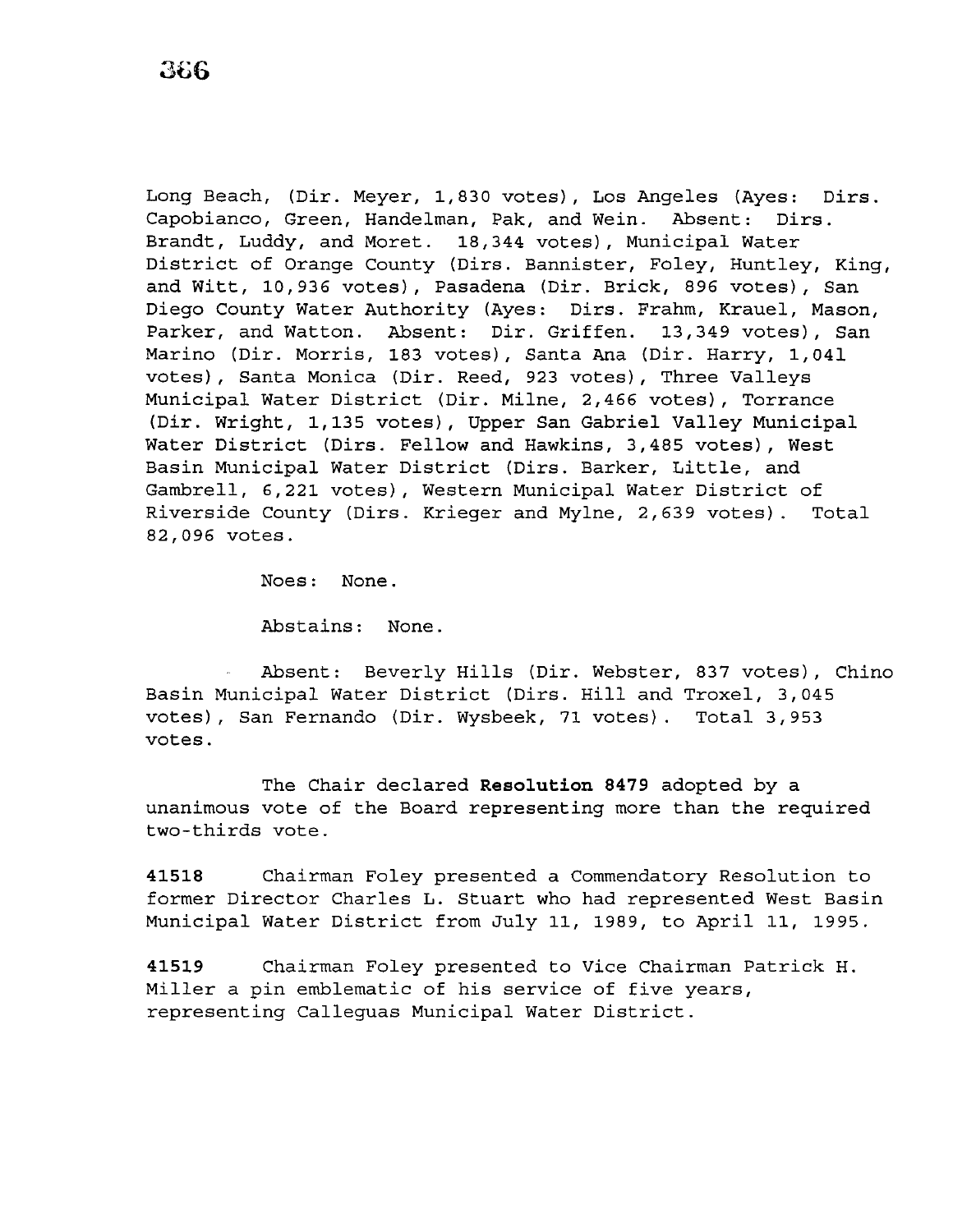**41520** Vice Chairman Green moved, seconded by Vice Chairman Blake and carried, authorizing the preparation of a Memorial Resolution for former Director Mladin Zarubica, who represented the City of Los Angeles from 1975 to 1981.

Vice Chairman Miller withdrew from the Meeting at 1:23 p.m.

**41521** Vice Chairman Green moved, seconded by Vice Chairman Blake and carried, creating a five member Facility Naming Ad Hoc Committee.

Chairman Foley announced he has appointed Directors Miller (Chair), Griffen, Ibbetson, Mylne, and Wein to the Facility Naming Ad Hoc Committee.

**41522** Chairman Foley announced he has appointed Directors Capobianco, King, and Wright to the Bay/Delta Political Advisory Committee; and appointed Director Mason to fill the vacancy created by the resignation of Director Frahm from that committee.

**41523** Task Force to Review Office Space and Building Sites Chairman King reported that after an in-depth investigation, the Task Force has determined that cast-in-place concrete is the most appropriate structural framing option for the future Headquarters Building. The building will be designed, he said, with seismic protection, but the technology used will not be base isolation. The EIR was mailed out on August 16, he said, with the public comment period ending in September. He stated it is anticipated the EIR will be presented to the Board at its November Meeting for certification.

Executive Assistant to the General Manager Ivey reported that the City of Los Angeles continues to cooperate and assist Metropolitan in its efforts to complete the future Headquarters Building on schedule and within budget.

**41524** General Manager Wodraska reported that the proposed amendments to the State Water Contract, carrying out the Monterey Principles, will be presented to the Board at its November Meeting.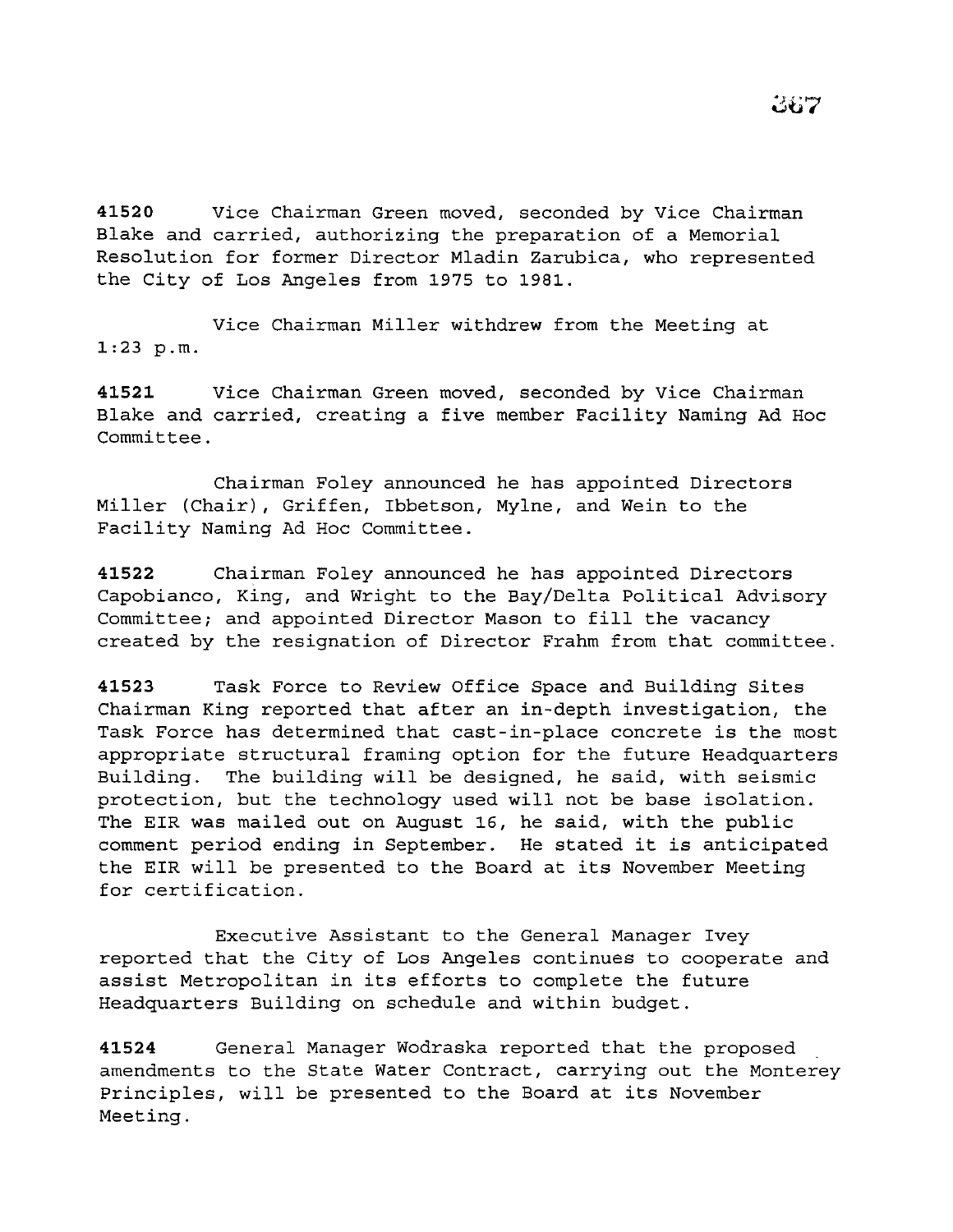**41525** General Manager Wodraska advised that in closed session, both the Water Planning and Resources Committee and the Executive Committee received a report on the status of reaching a regional solution on Colorado River matters.

**41526** The Board viewed the video tape report by Chief of Operations Means on the Arroyo Pasajero flooding, the Weymouth Plant Chemical Tank Farm relocation, and the pouring of the access way at the Weymouth Plant.

Chief of Planning and Resources Man presented an update on the regional efforts to support the development of local and Colorado River resources.

Chief Financial Officer Becker gave a video tape report on Metropolitan's financial condition.

The Board viewed the video tape report by Chief Engineer Snyder showing the progress of some of the construction projects.

Deputy General Manager Horne announced the semi-annual two-day workshop with the Member Agency managers is scheduled for August 24 and 25 at the Doubletree Hotel in San Pedro.

Deputy General Manager Quinn reported on the activities in connection with the Central Valley Project legislative issues and the Monterey Agreement.

**41527** General Manager Wodraska reported that the Senate leadership in the State Legislature, in an effort to assist Los Angeles and Orange Counties with their fiscal problems, has a plan to shift a portion of Metropolitan's property taxes and revenues derived by standby charges to those counties, and urged the Board to support efforts to oppose this plan. He announced that John Garamendi has been confirmed as Deputy Secretary of the Department of Interior.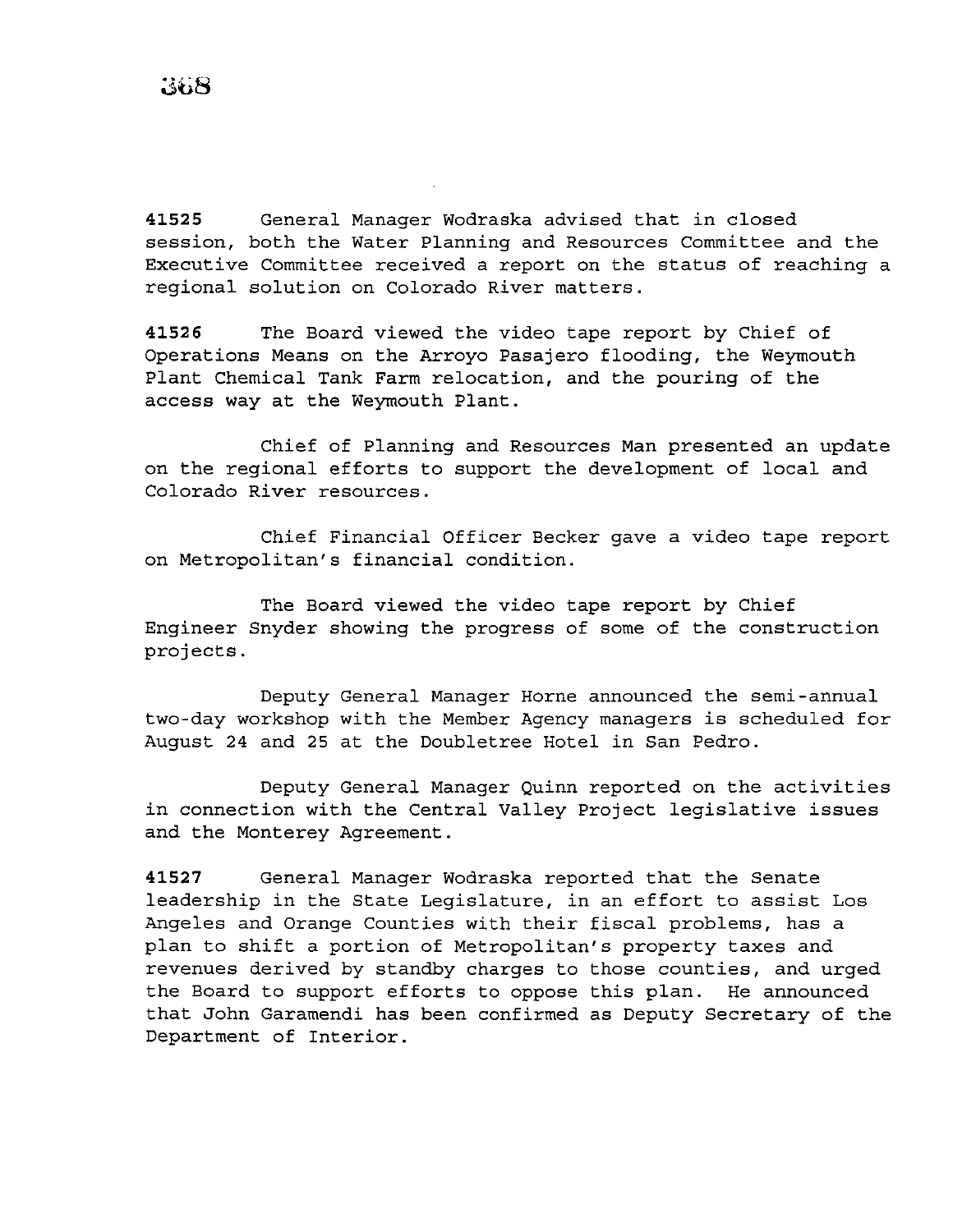**41528** General Counsel Taylor announced three attorneys have been hired to fill the vacancies in the Legal Department: Harley Searcy, Marcia Scully, and Jeffrey Kightlinger. Mr. Taylor advised of the actions being taken as a result of the decision in the Domenigoni case. He reported that Metropolitan's intervention in the Azusa Landfill case filed by San Gabriel Valley Municipal Water District was successful (San Gabriel Valley v. BFI). He advised that a claim has been filed with the County of Los Angeles and its contractor for the cost of repairing the Sepulveda Feeder damaged by a backhoe during the construction of a county storm drain.

**41529** The Chair announced Agenda Item 7-7, policy on employee rights to inventions, has been deferred.

Vice Chairman Blake moved, seconded by Vice Chairman Barker, and the Board approved the Consent Calendar Items, **M.I. 41530** through **M.I. 41545,** as follows:

**<sup>41530</sup>**Authorized (1) the General Manager to have all work performed during the Lake Mathews Outlet Facilities Replacement/Repair Alternatives Analysis; and (2) Appropriation No. 714 in the amount of \$1,740,000 from the 1992 Revenue Bond Construction Fund to finance all costs related to the above analysis, as set forth in the General Manager's letter dated August 8, 1995.

**41531** Authorized the General Manager to amend Agreement with Findly Chemical, Inc. (a minority and women-owned company), to increase the amount by \$800,000 to a total amount not to exceed \$1,800,000 including sales tax, as applicable, for hazardous waste removal and disposal services, subject to the amendment being in form approved by the General Counsel, as set forth in the General Manager's letter dated August 1, 1995.

**41532** Authorized the General Manager to amend Agreement No. 3986 with NBS/Lowry, to increase the maximum amount payable from \$1,746,000 to \$1,896,000, including expenses, to provide additional design and post-design services for the Newport Road feature of the Domenigoni Valley Reservoir Project, subject to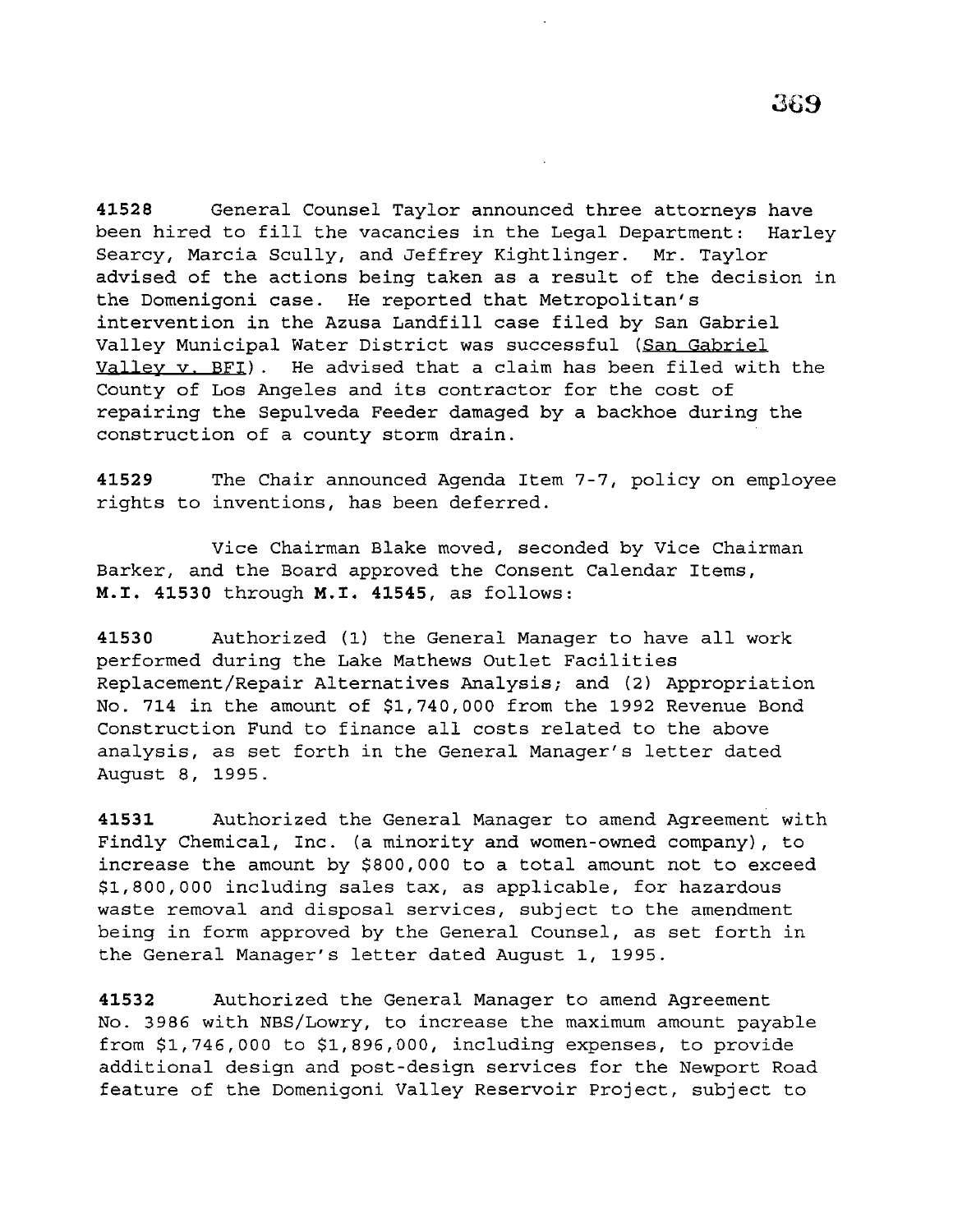the amendment being in form approved by the General Counsel, as set forth in the General Manager's letter dated July 24, 1995.

Director Milne requested to be recorded as abstaining.

**41533** Adopted **Resolution 8480** attached as Exhibit A to the General Manager's letter dated July 31, 1995, authorizing the issuance of Metropolitan's Commercial Paper Notes in book-entry form, said Resolution entitled:

## **RESOLUTION OF THE BOARD OF DIRECTORS OF THE METROPOLITAN WATER DISTRICT OF SOUTHERN CALIFORNIA AUTHORIZING THE ISSUANCE OF COMMERCIAL PAPER NOTES IN BOOK ENTRY FORM (SECOND SUPPLEMENTAL RESOLUTION)**

**41534** Adopted **Resolution 8481** in the form attached to the General Manager's letter dated August 1, 1995, providing in substance that Metropolitan elects to be allocated that additional portion of revenue from taxes levied on redevelopment property which is attributable to either or both of the following: (1) any increase in Metropolitan's base year tax rate applied to incremental assessed value of project property; and (2) that portion of the increase in assessed valuation attributable to the annual inflation adjustment applied to the base year tax rate on the San Sevaine Redevelopment Project in the County of San Bernardino, said Resolution entitled:

## **RESOLUTION OF THE BOARD OF DIRECTORS OF THE METROPOLITAN WATER DISTRICT OF SOUTHERN CALIFORNIA ELECTING TO RECEIVE ALLOCATION OF TAXES PURSUANT TO PROVISIONS OF THE COMMUNITY REDEVELOPMENT LAW**

**41535** Authorized the General Manager to pay Metropolitan's share of the total contribution to the Six Agency Fund for fiscal year 1995-96 in the amount of \$534,576 (an increase of \$8,147 over 1994-95), as set forth in the General Manager's letter dated July 27, 1995.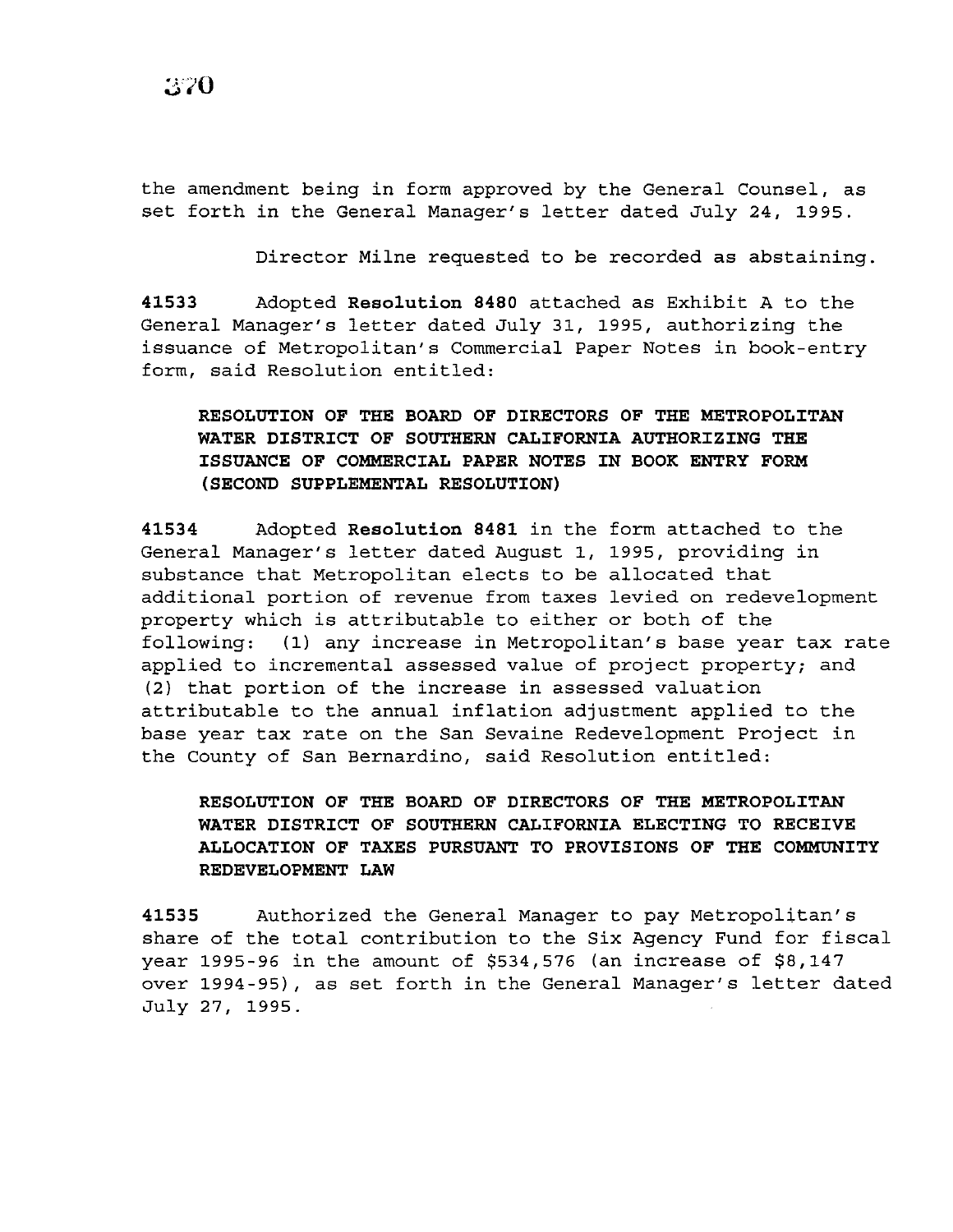**41536** Amended Section 2450 of the Administrative Code to change the meeting time of the Land Committee, to read as set forth in the General Counsel's letter dated August 1, 1995, as follows:

### § **2450. Time of Regular Meetings.**

The regular meetings of the Land Committee shall be held on the Monday preceding regular Board meetings beginning at 7:00 a.m.

**41537** Authorized the payment of \$384,876 to Bogolub and Honi Pavlovich and their attorney, the amount awarded by the Relocation Assistance Appeals Committee for property required for the Domenigoni Valley Reservoir Project, as set forth in the General Manager's letter dated July 31, 1995.

**41538** Authorized the General Counsel to intervene in County of San Joaquin. et al. v SWRCB. and to take any and all actions related thereto, to protect Metropolitan's interests in its water supplies from the Bay-Delta system, as set forth in the General Counsel's letter dated July 28, 1995.

**41539** Adopted a seawater desalination policy statement and principles as stated in the General Manager's revised letter dated July 18, 1995, as follows:

### Policy

Metropolitan, in cooperation with national and international organizations, shall promote and lead in the development and demonstration of improved seawater desalination technologies. These activities and/or programs may be in conjunction with its member agencies and/or private and public sectors in order to provide additional reliable potable water supplies to meet the projected demands of Southern California's growing population in the 21st century.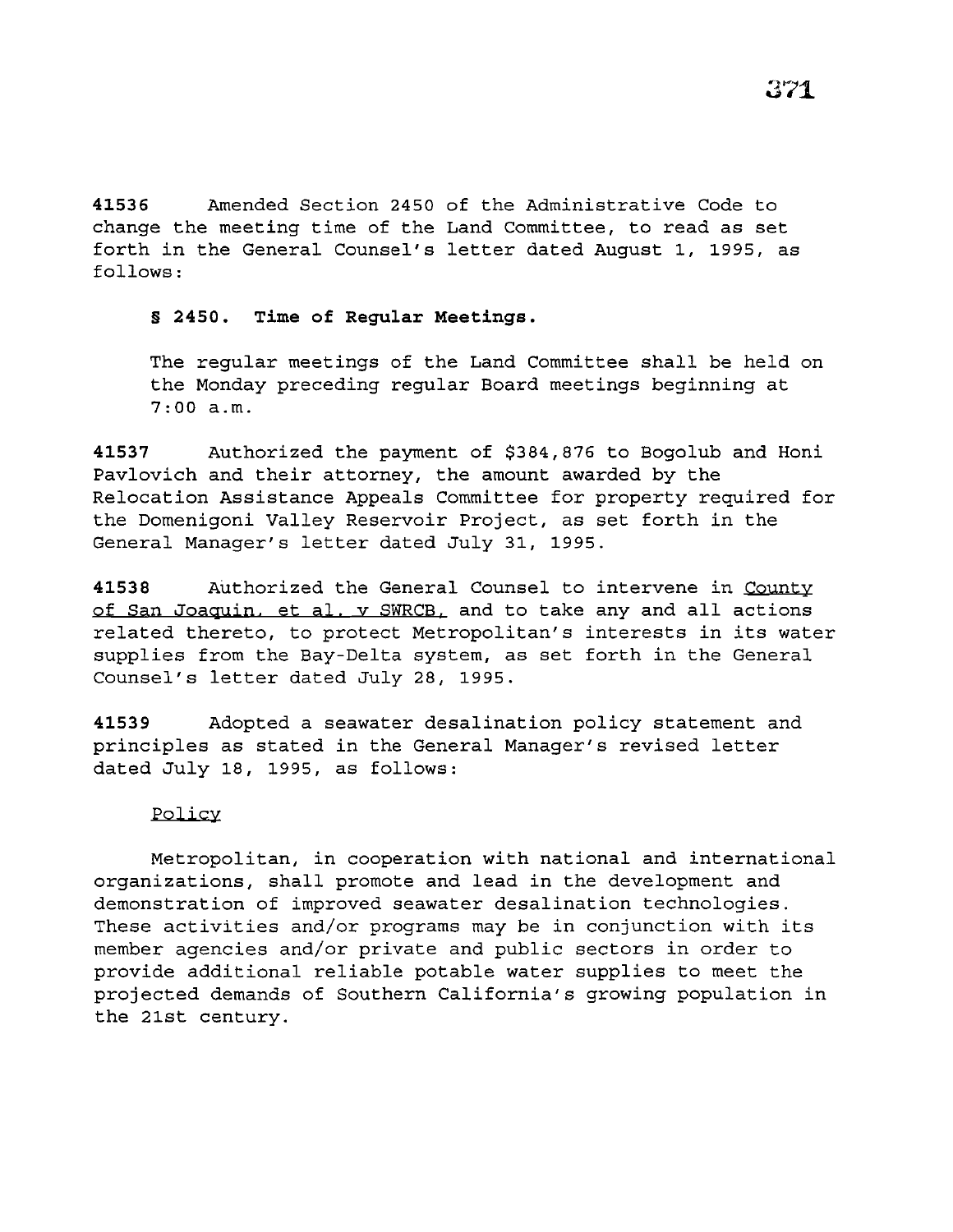### Principles

1. Metropolitan shall continue to play a leadership role in the research and demonstration of seawater desalination technology.

2. Metropolitan shall continue its effort to obtain research and development funding for projects from all external sources.

3. Metropolitan shall protect its intellectual property rights and install and maintain internal procedures to help ensure protection.

4. Metropolitan shall develop a broad coalition of public and private entities to share non-protected information, discuss opportunities and the transfer of technology, and to encourage the passage of legislation consistent with this policy.

5. Metropolitan staff shall evaluate each seawater desalination project proposal on its own merits, and submit an analysis with recommendations to the Ad Hoc Committee on Energy and Desalination.

**41540** The Board (1) approved Addendum Number 3 to the Final EIR and Environmental Assessment for the Inland Feeder Project; and (2) authorized the acquisition of two properties for the Inland Feeder Project (MWD Parcel No. Infed 1-30-117, Assessor's Parcel No. 288-041-01, owned by Highland Service Corporation; and MWD Parcel No. Infed 1-34-100, Assessor's Parcel Nos. 201-011-01, 225-011-01, -02, -04, 225-031-03, 225-051-18, owned by Etiwanda Highland Properties, Ltd., as set forth in the General Manager's confidential letter dated August 8, 1995.

**41541** Authorized the General Manager to acquire Domenigoni Valley Reservoir Project Property 144-001-257 owned by Elzie R. Folds, et al., and settle the related litigation titled Metropolitan Water District y. Elzie R. Folds. et al., Riverside County Superior Court Case No. 227229, as set forth in the General Manager's confidential letter dated August 8, 1995.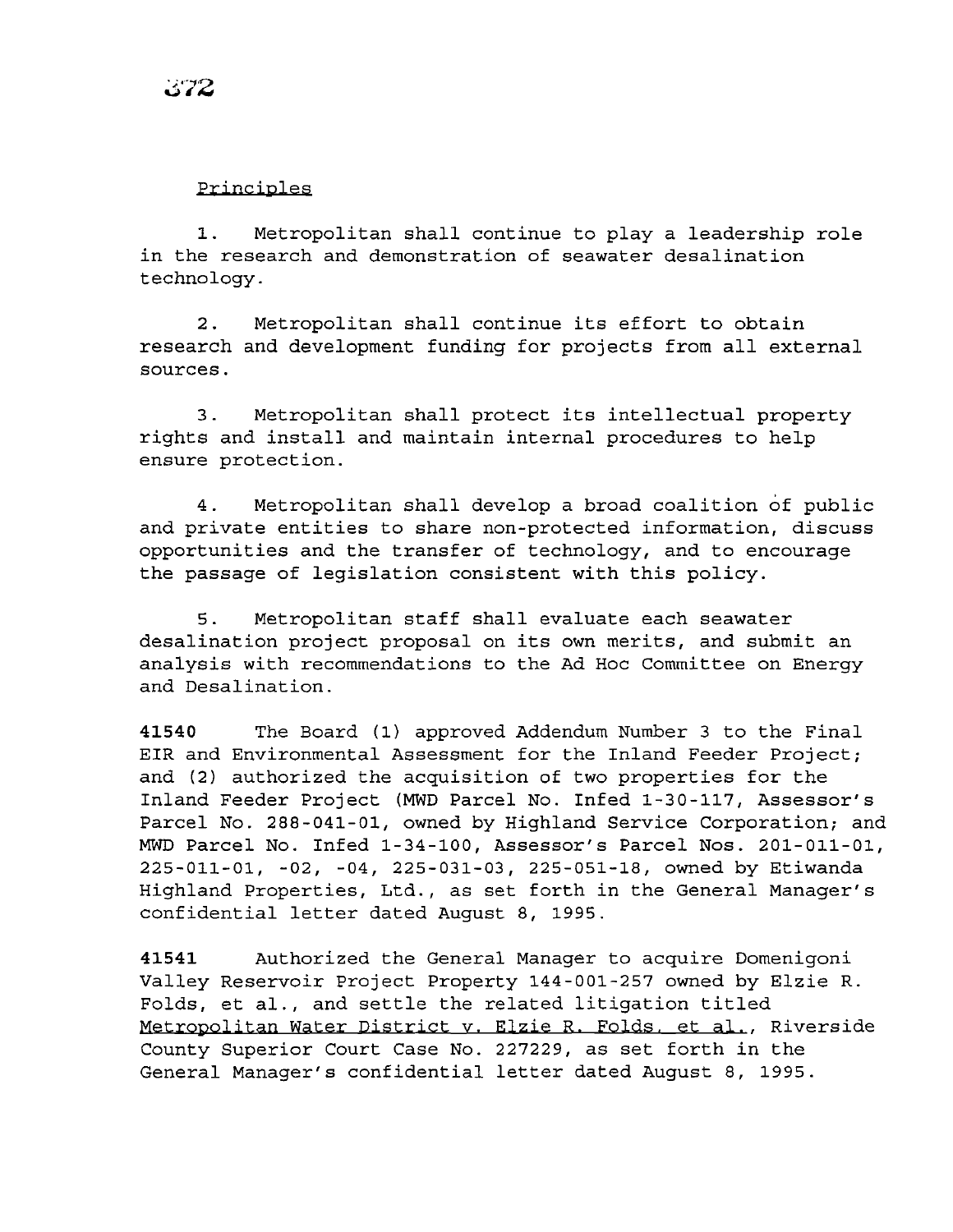**41542** Authorized the General Manager to acquire Domenigoni Valley Reservoir Project Property 144-001-503 owned by Peter K. and Hsia H. Su, and settle the related litigation titled Metropolitan Water District v. Peter K. Su. et ux., Riverside County Superior Court Case No. 250263, as set forth in the General Manager's confidential letter dated August 8, 1995.

**41543** Authorized the General Manager to acquire Domenigoni Valley Reservoir Project Property 144-001-509 owned by Dorothy S. Searl, and settle the related litigation titled Metropolitan Water District y. Dorothy S. Searl. Riverside County Superior Court Case No. 236066, as set forth in the General Manager's confidential letter dated August 8, 1995.

**41544** Authorized the acquiring of property for the Domenigoni Valley Reservoir Project (MWD Parcel Nos. 144-001-771, -771PEA1, and -771PEA2) owned by Karubian Family Joint Venture, a partnership, et al., as set forth in the General Manager's confidential letter dated August 3, 1995.

**41545** Ratified settlement of claims in the action entitled Enrique Alva v. Metropolitan Water District of Southern California, Los Angeles Superior Court Case No. BC118518, as set forth in the confidential letter signed jointly by the General Manager and the General Counsel dated August 1, 1995.

**41546** Director Brick moved, seconded by Board Secretary Murph and carried, and the Board authorized the General Manager to execute a First Amendment to Agreement No. 4783 with Richard S. Volpert and Leslie A. Young through the firm of Skadden, Arps, Slate, Meagher & Flom, or any other firm with whom they are associated, in an amount not to exceed \$360,000, to provide continuing preconstruction consulting services for the development of the Headquarters Building at Union Station, subject to the amendment being in form approved by the General Counsel, as set forth in the General Manager's letter dated August 1, 1995.

Director Mason requested to be recorded as voting no.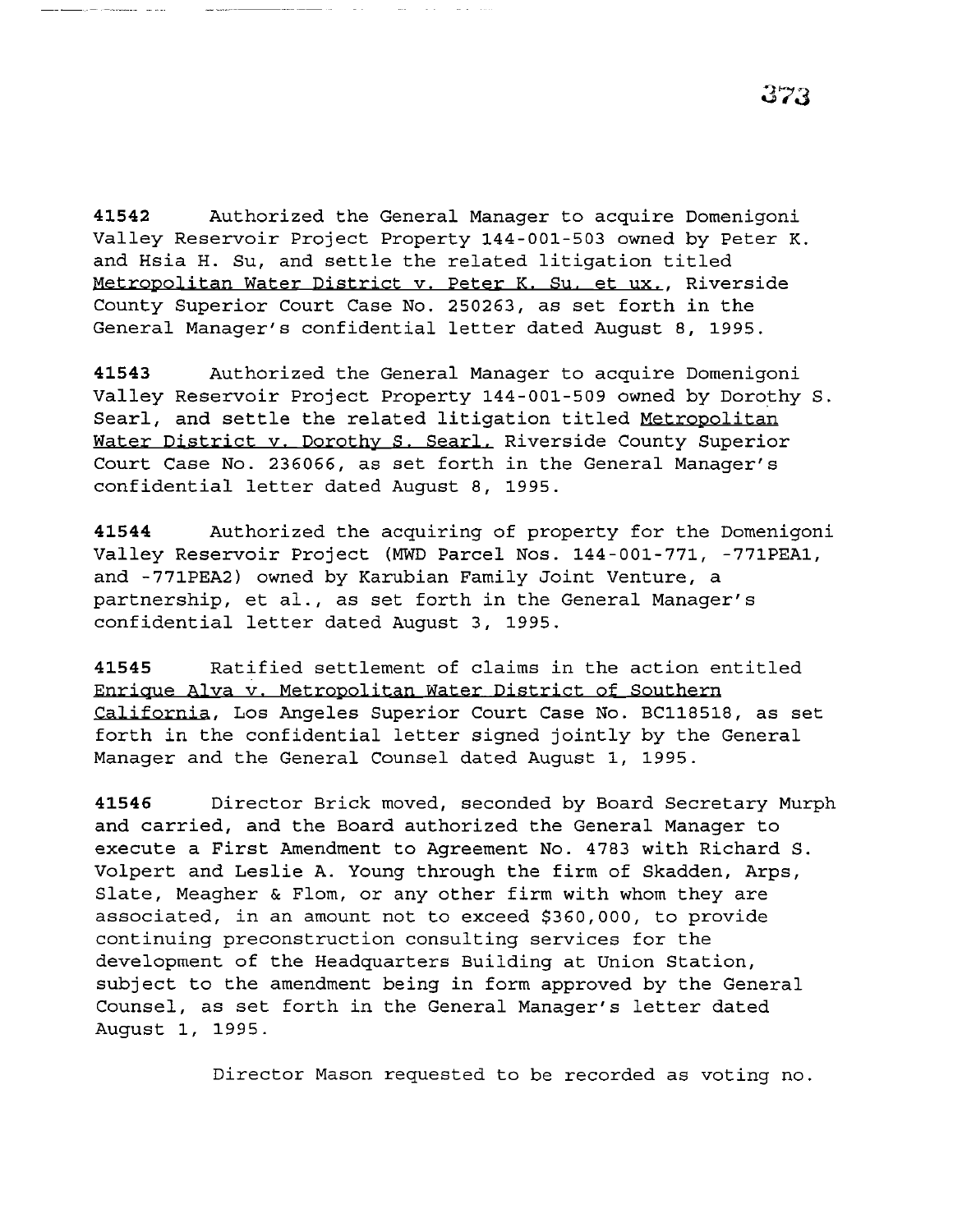**41547** Water Planning and Resources Committee Chairman Brick moved, seconded by Vice Chairman Green, that the Board, by a twothirds vote, adopt **Resolution 8482** transmitted with the General Manager's letter dated August 1, 1995, directing the *giving* of notice of potential discontinuance of service of surplus water pursuant to the procedural requirements of the Interim Agricultural Water Program under Section 132 of the Metropolitan Water District Act.

Director Frahm expressed the view of the San Diego delegation that those agricultural users paying the noninterruptible service rate, including the readiness-to-serve and the new demand charges where applicable, should be excluded from the giving of this Notice. She further stated her understanding that the Ad Hoc Committee on Agricultural Water Policy will be considering this issue at its forthcoming meeting.

The Chair called for a vote on the motion which was carried by a vote of 68,747 ayes and 13,349 noes, representing more than the required two-thirds vote, and declared **Resolution 8482** adopted, entitled:

**RESOLUTION OF THE BOARD OF DIRECTORS OF THE METROPOLITAN WATER DISTRICT OF SOUTHERN CALIFORNIA DIRECTING THE GIVING OF NOTICE OF POTENTIAL DISCONTINUANCE OF SERVICE OF SURPLUS WATER IN 1996** 

Directors Frahm, Krauel, Mason, Parker, and Watton requested to be recorded as voting no.

**41548** Water Planning and Resources Committee Chairman Brick moved, seconded by Vice Chairman Barker and carried, and the Board:

1. Adopted the recommended changes to the administrative procedure for the Seasonal Storage Service Program for application during future availability periods, as described in the General Manager's letter dated August 8, 1995;

2. Affirmed the General Manager's determination to allow for an exception to Administrative Code Section 4507(b) and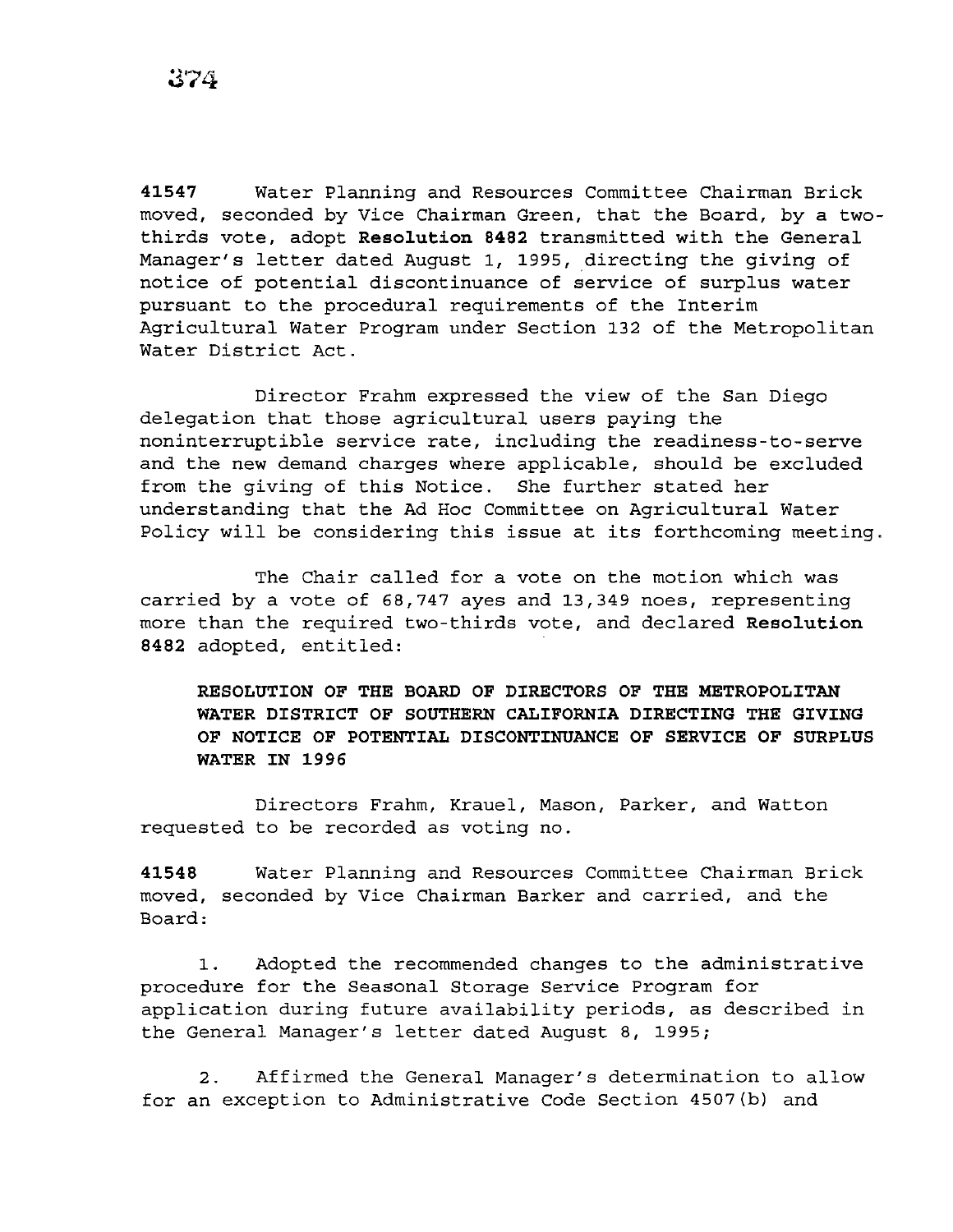finalized the Seasonal Storage Service (SSS) certified credits as currently stated without any adjustments for the period July 1, 1990, through June 30, 1994;

3. Affirmed the General Manager's determination to accept SSS certifications for the period covering October 1, 1994, through March 31, 1995, which are consistent with past practices for individual member agencies; and

4. Waived the provisions in Section 4507(g) of the Administrative Code for fiscal year 1994-95 SSS certifications if submitted by September 30, 1995.

Director Krieger withdrew from the Meeting at 2:00 p.m.

**41549** Water Planning and Resources Committee Chairman Brick moved, seconded by Vice Chairman Barker, that the Board:

1. Authorize the General Manager to amend the forty existing agreements for projects under the Local Projects Program (LPP) to include terms and conditions described in his letter dated August 8 and supplemented by his August 21, 1995 letter, as detailed in Attachment A, with the effective date of such revisions to be September 1, 1995; noting these terms are consistent with those included in the proposed Local Resources Program pending letter dated June 27, 1995;

2. Authorize the General Manager to approve and enter into agreements with member agencies and subagencies for only the pending seven LPP projects with applications submitted by August 1, 1995, on the same terms and conditions as the conversions above; and

3. Require that the General Manager revise all such amendments or agreements entered into under Paragraphs 1 or 2 above to make them consistent with future Board action at such time as the Board authorizes the final form of the long-term Local Resources Program anticipated for November 1995.

Director McMurray withdrew from the Meeting at  $2:09$  p.m.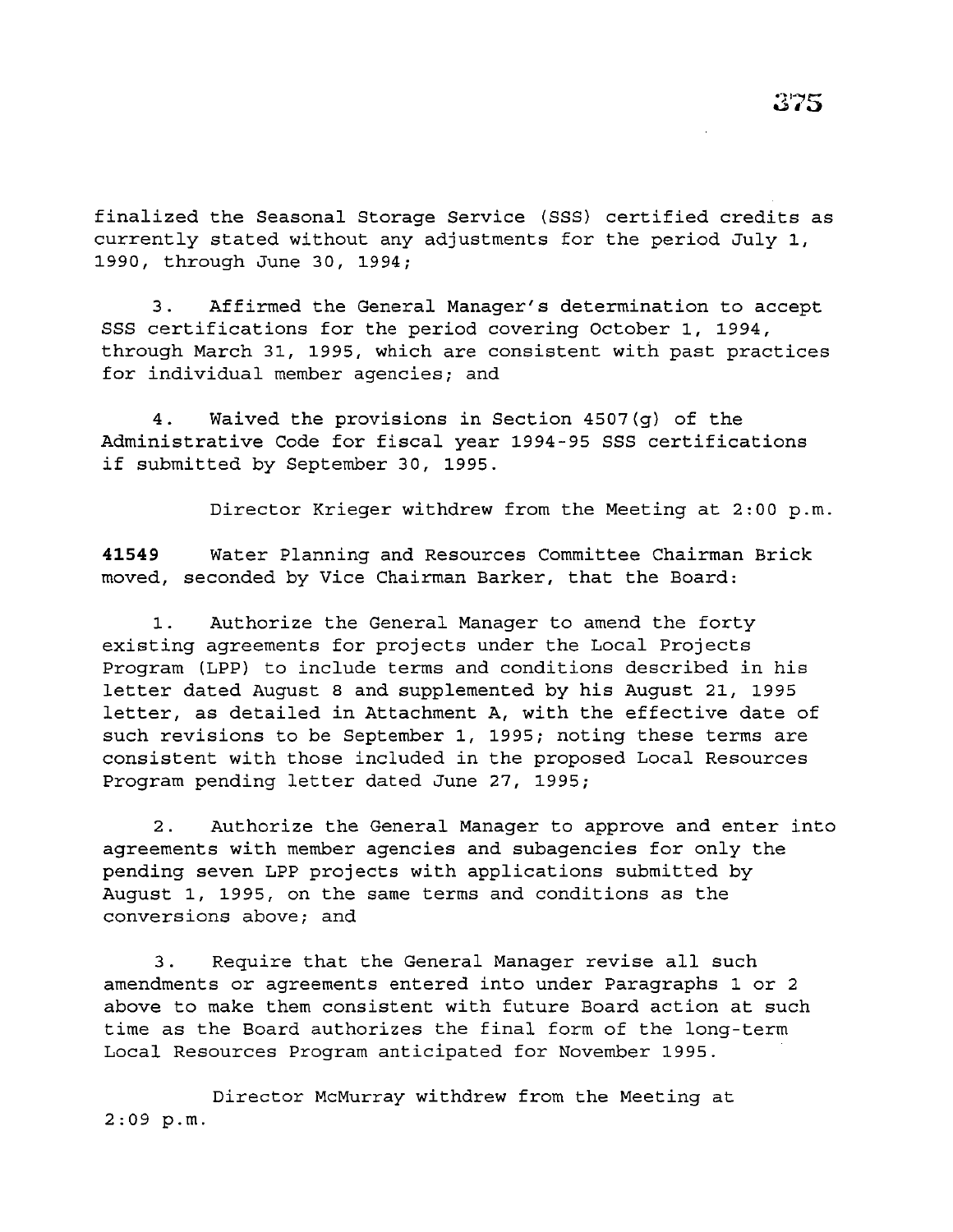Director Pak withdrew from the Meeting at  $2:11$  p.m.

The Chair recognized Robert Campbell, Chief Financial Officer, San Diego County Water Authority, who stated the Authority cannot support the recommendation since it has concluded that it is premature to advance the conversion of existing projects and displayed a tabulation showing the comparison of the existing program to the recommended program. He then raised questions about the regional benefit, the avoided cost calculation, and the grant issue.

The chair recognized Keith Lewinger, general manager, Otay Water District, who expressed concerns about (1) the scheduling of the recommended conversion in view of the fact that this program is one of the elements of the Integrated Resources Plan which is presently being evaluated; (2) the contribution calculation; and (3) the issue of grants.

Director Mason withdrew from the Meeting at 2:20 p.m.

Director Morris offered an amendment to the motion, seconded by Director Little, that the amount of a grant received by a member agency for its project from an entity outside its boundary is to be factored into calculating the value of a project and its cost to that member agency in order to determine the amount of Metropolitan's contribution.

Director Milne withdrew from the Meeting at  $2:31$  p.m.

Directors Handelman and Meyer withdrew from the Meeting at 2:33p.m.

The Chair called for a vote on the amendment to the motion, which was voted upon and carried.

Director Huntley offered an amendment to the original motion, seconded by Director Witt, that part three of the recommendation set forth in the General Manager's supplemental letter dated August 21, 1995, be modified to delete the words "... the General Manager".... and insert "... all parties agree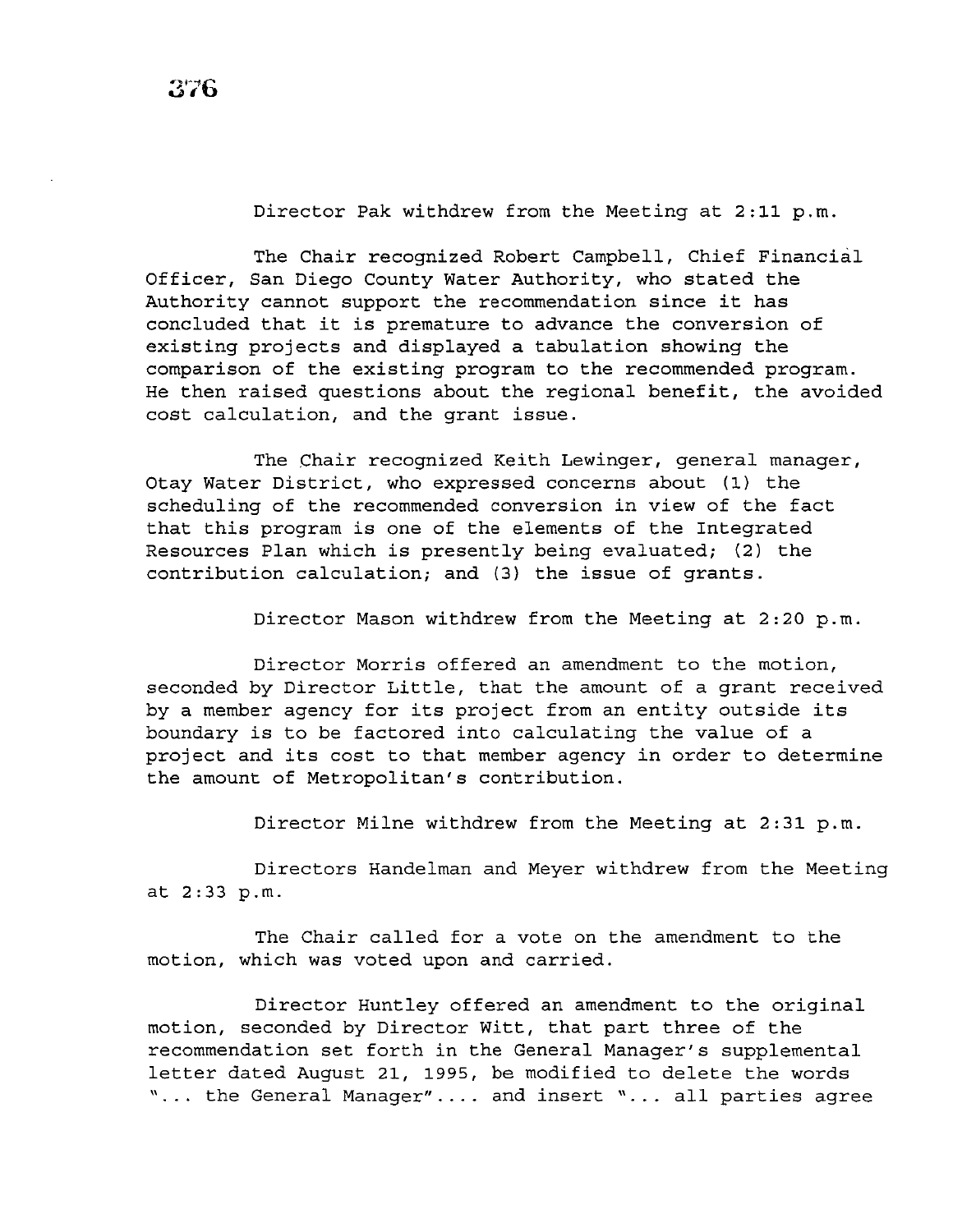to  $\ldots$ .". General Counsel Taylor stated that there will be a provision in the contract entered into between a member agency and Metropolitan to satisfy the concerns of Director Huntley, as well as containing a provision affording a member agency with the option of continuing the project under the terms of its original contract, if so desired.

Director Huntley agreed that having this language in the contract satisfies his concerns and withdrew his amendment, which was determined to be agreeable to the seconder.

The Chair called for a vote on the original motion, as amended, which carried.

Directors Frahm, Krauel, McCauley, Parker, and Watton requested to be recorded as voting no.

Board Secretary Murph requested to be recorded as abstaining.

**41550** Finance and Insurance Committee Vice Chairman Green moved, seconded by Water Planning and Resources Committee Chairman Brick and carried, establishing a fixed level of \$25 per survey for Metropolitan's participation in single-family residential water efficiency survey projects, as set forth in the General Manager's letter dated August 22, 1995.

Director Morse withdrew from the Meeting at 2:36 p.m.

**41551** On behalf of the Committee on Legislation, Vice Chairman Barker moved, seconded by Vice Chairman Blake and carried, that (1) Metropolitan protect its entitlement to the Hoover power plant and the Parker power plant to the extent of acquiring an interest in these resources if such action would provide a long-term power supply at the most cost-effective price; (2) the Board support the introduction and enactment of legislation which is consistent with this recommendation; and (3) staff be directed to take steps to implement this recommendation, as set forth in the General Manager's letter dated August 1, 1995.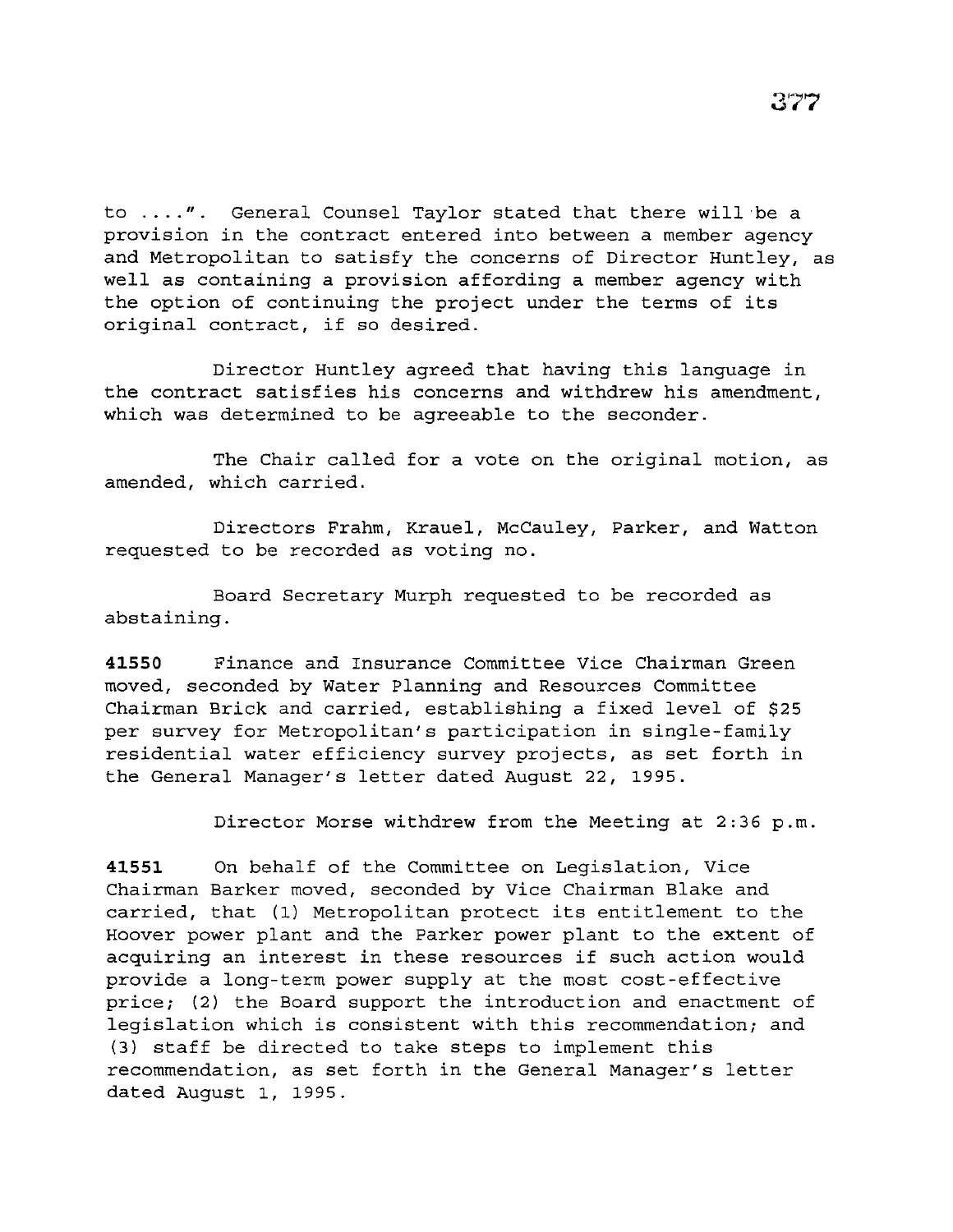Chairman Foley announced that the Executive Committee created a subcommittee to assist the General Manager in activities relating to the sale of the Power Marketing Administrations, consisting of Directors Foley (Chair), Barker, Brick, Luddy, and Miller.

**41552** On behalf of the Engineering and Operations Committee, Director Wright moved, seconded by Vice Chairman Blake and carried, and the Board (1) adopted the Findings of Fact and Statement of Overriding Considerations and Mitigation Monitoring and Reporting Program; (2) certified that the Final Environmental Impact Report (EIR) for the Central Pool Augmentation Project has been completed in accordance with the California Environmental Quality Act and that it has reviewed and considered the information contained in the Final EIR and exercised its independent judgment prior to approving the project; and  $(3)$  approved the project along with adoption of the Findings of Fact and Statement of Overriding Considerations and Mitigation Monitoring and Reporting Program, as set forth in the General Manager's letter dated August 8, 1995.

Directors Frahm, Krauel, Parker, and Watton requested to be recorded as voting no.

**41553** Organization and Personnel Committee Chairman Rez moved, seconded by Vice Chairman Blake and carried, authorizing the General Manager to amend existing contracts and enter into new contracts with employment service agencies and consultants supplying temporary personnel in excess of the \$250,000 limitation and to employ temporary and part-time personnel for the Engineering Division in addition to the Board-approved, District-wide personnel limit for fiscal year 1995-96, with an overall limitation in amounts paid of \$11,750,000 for the first half of fiscal year 1995-96, substantially in accordance with the terms outlined in the General Manager's letter dated August 8, 1995, subject to the contracts being in form approved by the General Counsel.

 $\setminus$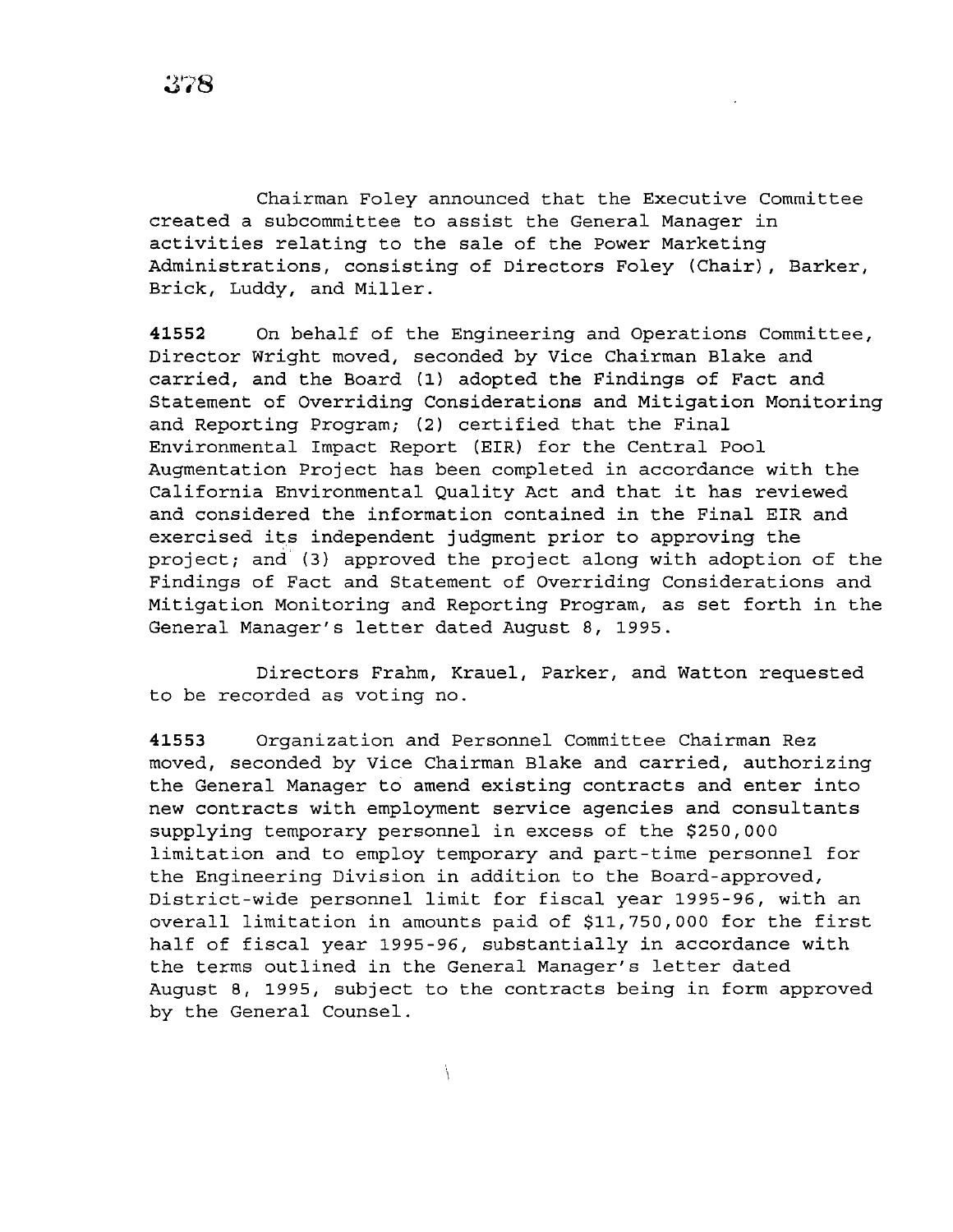**41554** The following listed communications were submitted for the information of the Board:

- a. Report of the General Manager on the operating data for the month of June, dated August 8, 1995.
- b. Report of the General Counsel on the activities of the Legal Department for the month of July, dated August 8, 1995.
- c. Reports of the Auditor on the activities of the Audit Department for the months of June and July, dated July 3 and August 1, 1995, respectively.
- d. Letter of the General Manager dated August 18, 1995, transmitting the Executive Financial Summary for the month of June.
- e. Letter of the General Manager dated August 8, 1995, submitting his workplan for fiscal year 1995-96.
- f. Letter of the General Manager dated August 8, 1995, reporting on the Engineering Division's Structural Engineering Branch.
- g. Letter of the General Manager dated July 26, 1995, transmitting the quarterly status report for the Domenigoni Valley Reservoir Project--April through June 1995.
- h. Letter of the General Manager dated August 8, 1995, transmitting the quarterly status report for the Inland Feeder Project--April through June 1995.
- i. Letter of the General Manager dated August 8, 1995, reporting on the activities toward implementing the State-Federal agreement on Bay-Delta standards.